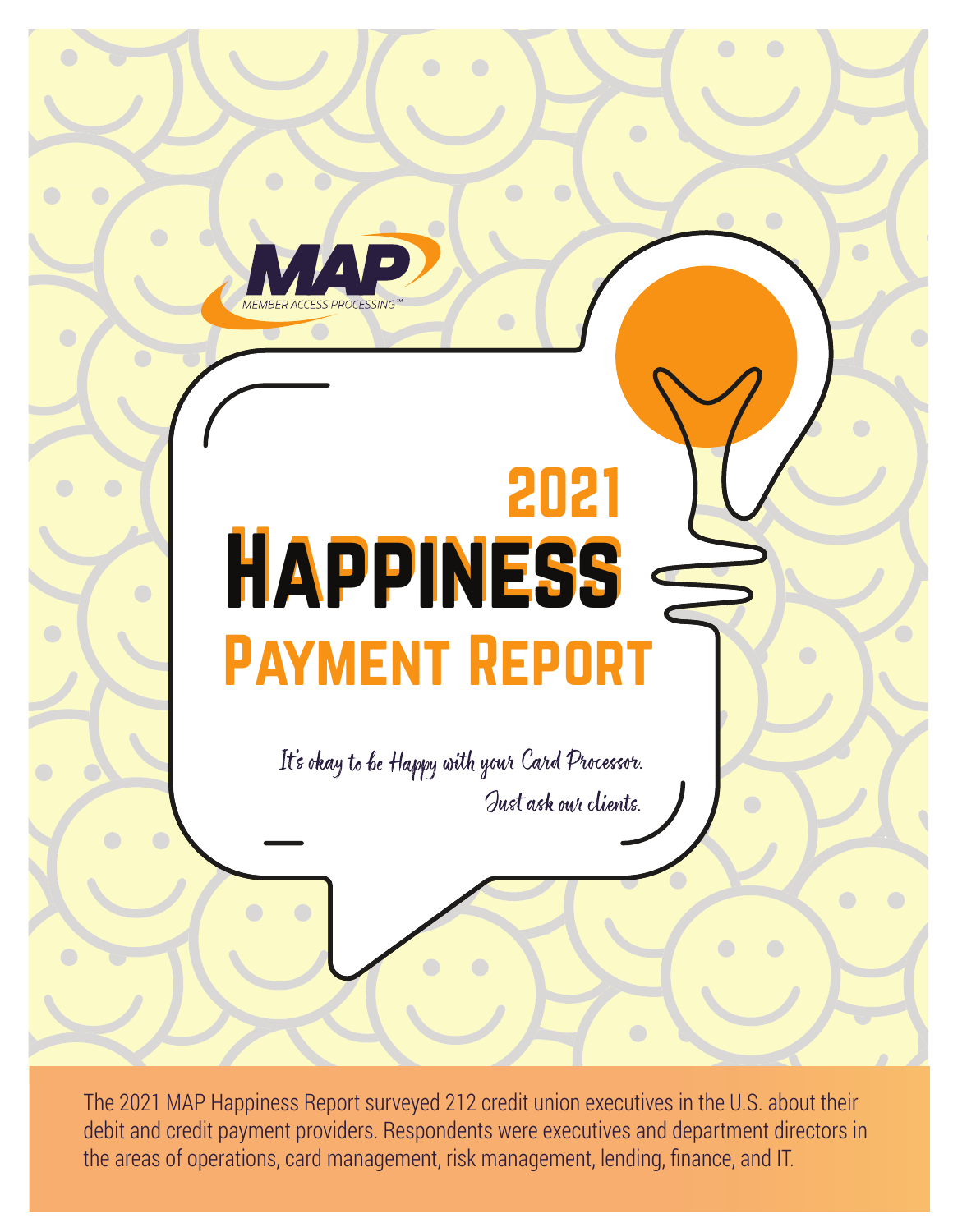## 2021 Happiness Payment Report

In 2021, the pandemic had a powerful impact on the payments industry as consumers rapidly adopted digital payment methods and dramatically shifted to ecommerce for their consumption of all types of goods, from groceries to appliances. Dues to these intense behavioral and economic changes, consumers have adopted digital payments and shifted their purchasing behaviors. Credit unions have had to adapt more quickly to pandemic-driven transformations, resulting in member-service and operational impacts.

In progressing through the recent disruptions, credit unions have relied on their payment processors to help them best adapt to members requirements with the most appropriate and reliable products and services. As with past years, the Annual Happiness Payment Report provides an annual survey of credit union leaders' satisfaction with their card processing solutions. We believe that happy credit unions make for happy members.

The results of this year survey reflected the weariness many credit unions face after two years of confronting the fallout from the pandemic. In a reversal from past surveys, respondents are less happy with their card processors. While a majority of respondents stated they were "Very Happy" with their debit (50.94%) and credit (50.94%) programs, this marks a drop of 10 points for debit and nearly a 12 point drop for credit from 2020.

The reasons for the drop in "Happiness" with card processing providers is observable in a drop in engagement and the ease with which a credit union can talk to a provider via phone or email. In

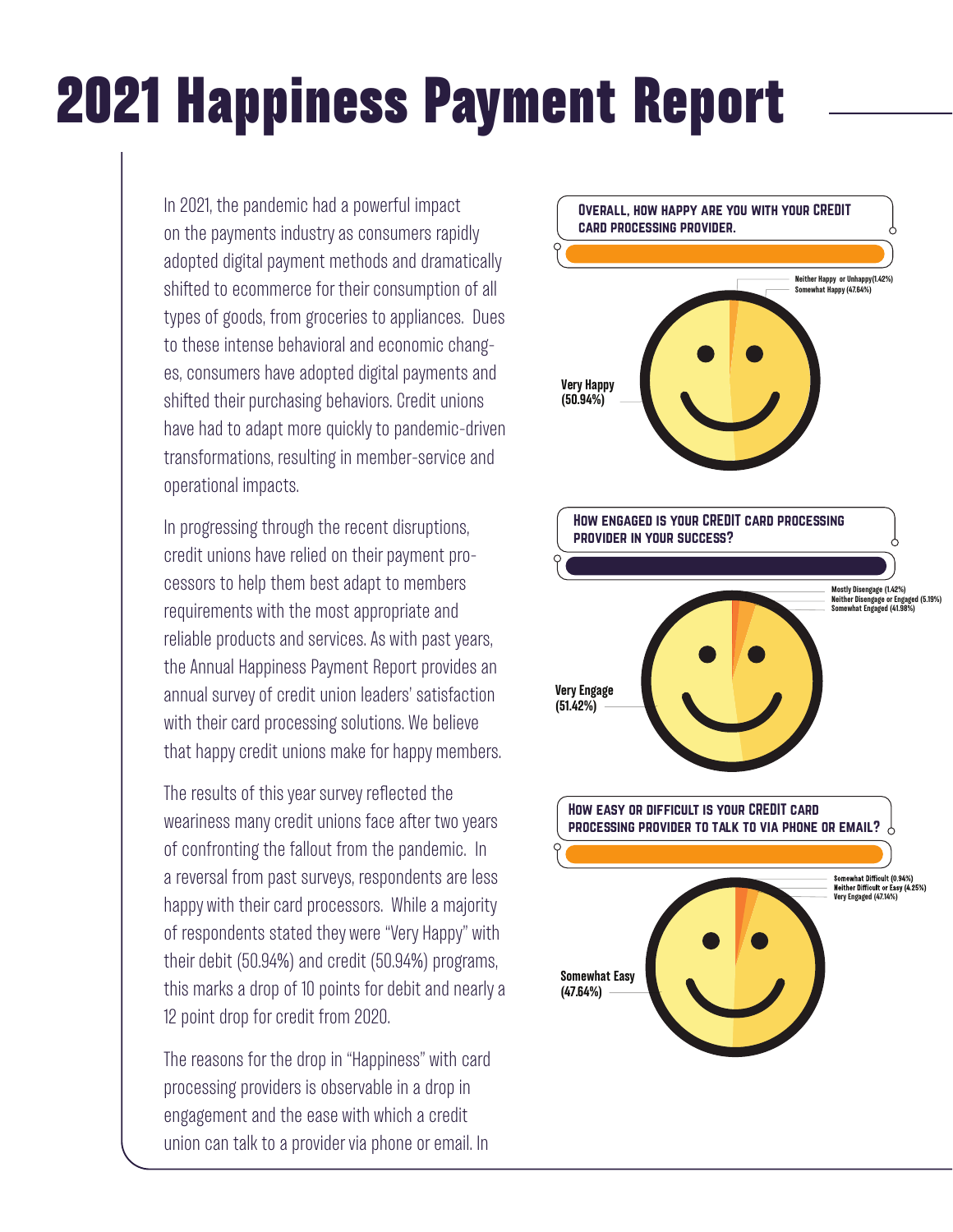

2021, more than half of the respondents states that their processing provider was "Very Engage" the success of their programs, debit (54.25%) and credit (51.42%), signifying a 10 point drop for debit and a seven point drop for credit from the prior year.

The challenge for credit unions to access to their providers was also substantial lower in 2021. For the first time, the majority of respondents found it only "Somewhat easy" to talk to their provider via phone or email for debit (47.64%) and for credit (48.11%). This represented a nine point drop from "Very easy" to "Somewhat easy" in for debit and a 12 point drop from "Very easy" to "Somewhat easy" in for credit.

"The ability to adjust and respond to credit unions is vitally important to helping credit unions meet the needs of their members," said Cyndie Martini, President and CEO of Member Access Processing (MAP). "The true value of a solid card processing relationship reveals itself during a crisis. MAP's enduring relationship with our clients comes from our commitment to serving the credit union staff as they would serve their members." This year's Annual Happiness Payment Report is testimony to how lasting relationship can help a credit union overcome unprecedented challenges.

The dogged reach of the pandemic and its lasting influence on credit unions is yet to be fully studied or understood. Yet, its dramatic influence over consumer payment and purchasing behaviors as an early indicator will have last effects for financial institutions. Card processing providers provide a central role in supporting credit unions as they transition these disruptive periods The Annual Happiness Payment Report affords credit unions useful insights into the how processors are supporting their client financial institutions and their members.